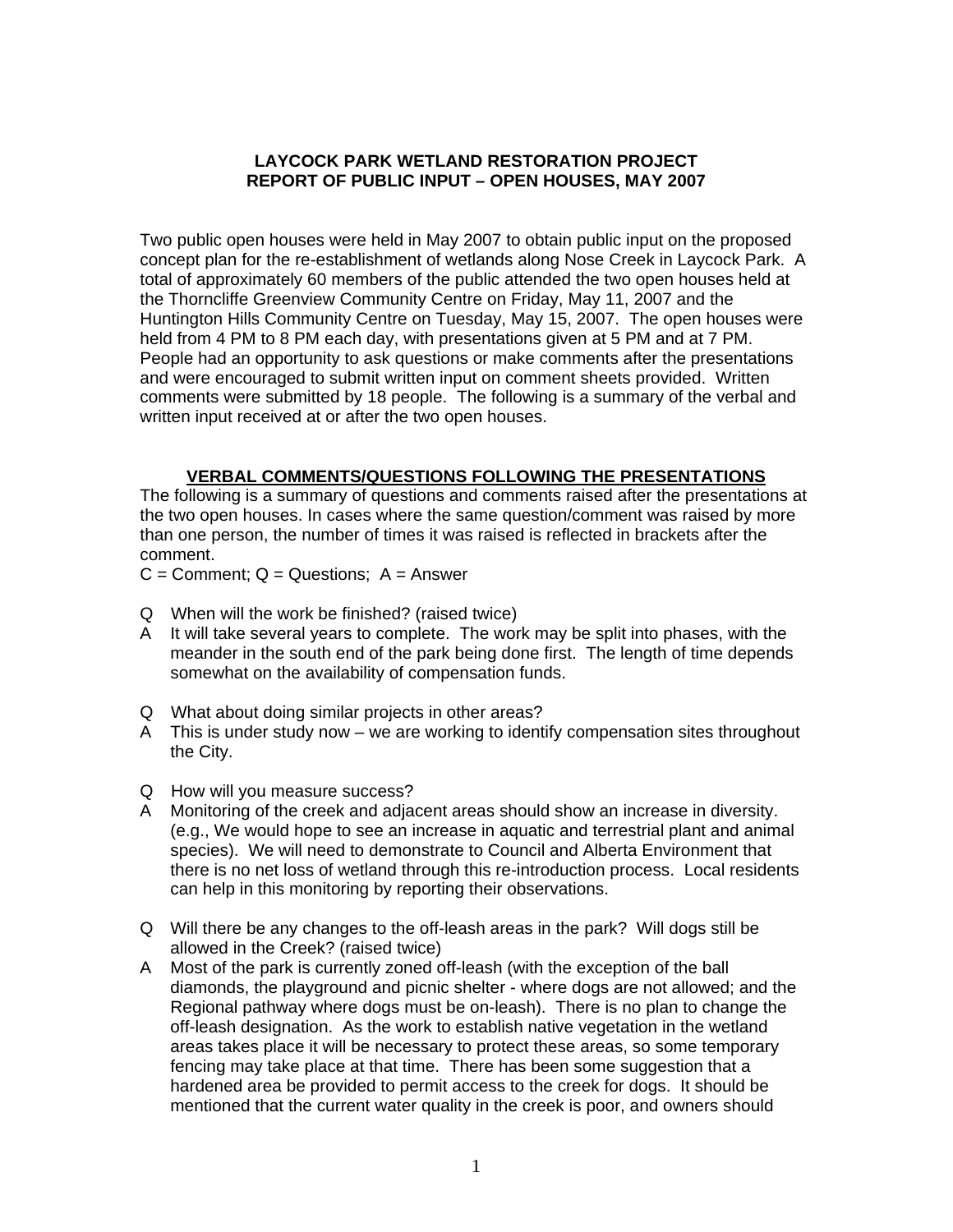really consider whether they want their pets exposed to it. Information about the water quality will be included as part of the educational signage, allowing pet owners to make informed decisions about water access.

- Q Will there still be an outfall above the bridge.
- A Yes, most likely.
- C Large rocks were recently placed around the pillars of the bridge. They may have been put there to protect the bridge, but they resulted in a lot of erosion of the creek bank. It will be important to consider water flow characteristics in planning any mechanical reinforcement of the creek.
- Q What about the impacts on current native wildlife (e.g., resident foxes, beaver, porcupine) during project construction? (2 comments)
- A There will be a lot of disruptive earth moving during construction. The plan would be to do a sweep of the area before construction begins to identify fox dens and nests and discourage the animals from locating there in the spring, so they are not disrupted when work begins.
- Q What is the plan for beaver management?
- A We would try to take a preventative approach like wrapping trees to protect them from damage. It may be a difficult issue to control if the beaver population is high.
- C It would be a good idea to locate pathways where they are less likely to get flooded when the water in the Creek rises (which happens quite dramatically during flooding and storm events) (2 comments). Currently, paths adjacent to Nose Creek at underpasses are frequently un-useable because of silt and slim build up during and after flooding. The City takes a long time to get them cleaned up.
- A Proximity to the water will be kept in mind when relocating the pathway through the park. However, people do like the pathways close to water, and it is expected that they will get flooded from time to time. If it is taking a long time for clean-up, members of the public can call 311 to reinforce the need for action in a specific location.
- Q There is a lot of garbage in and around the Creek. Who is responsible for the cleanup?
- A The City is ultimately responsible for clean-up, although it is impossible for them to do it all, so they also encourage public help through clean-up days and Adopt-a-Park activities. If there is a particular problem, members of the public can report it through the 311 City phone line. Likewise, if garbage has been pulled out of the creek and requires a pick-up.
- Q Will this park ultimately become like the Inglewood Bird Sanctuary with a requirement to stay on the paths, etc.
- A No, Laycock Park is not in the same category as the Inglewood Bird Sanctuary (which was once a Federal Bird Sanctuary and is much more environmentally sensitive). It is also designated as a Special Protection Natural Area by The City of Calgary Parks, and as such has the highest level of protection. The objective in Laycock Park is to restore some of the native vegetation and wetlands and design it in such a way that these areas are protected, while allowing for more intensive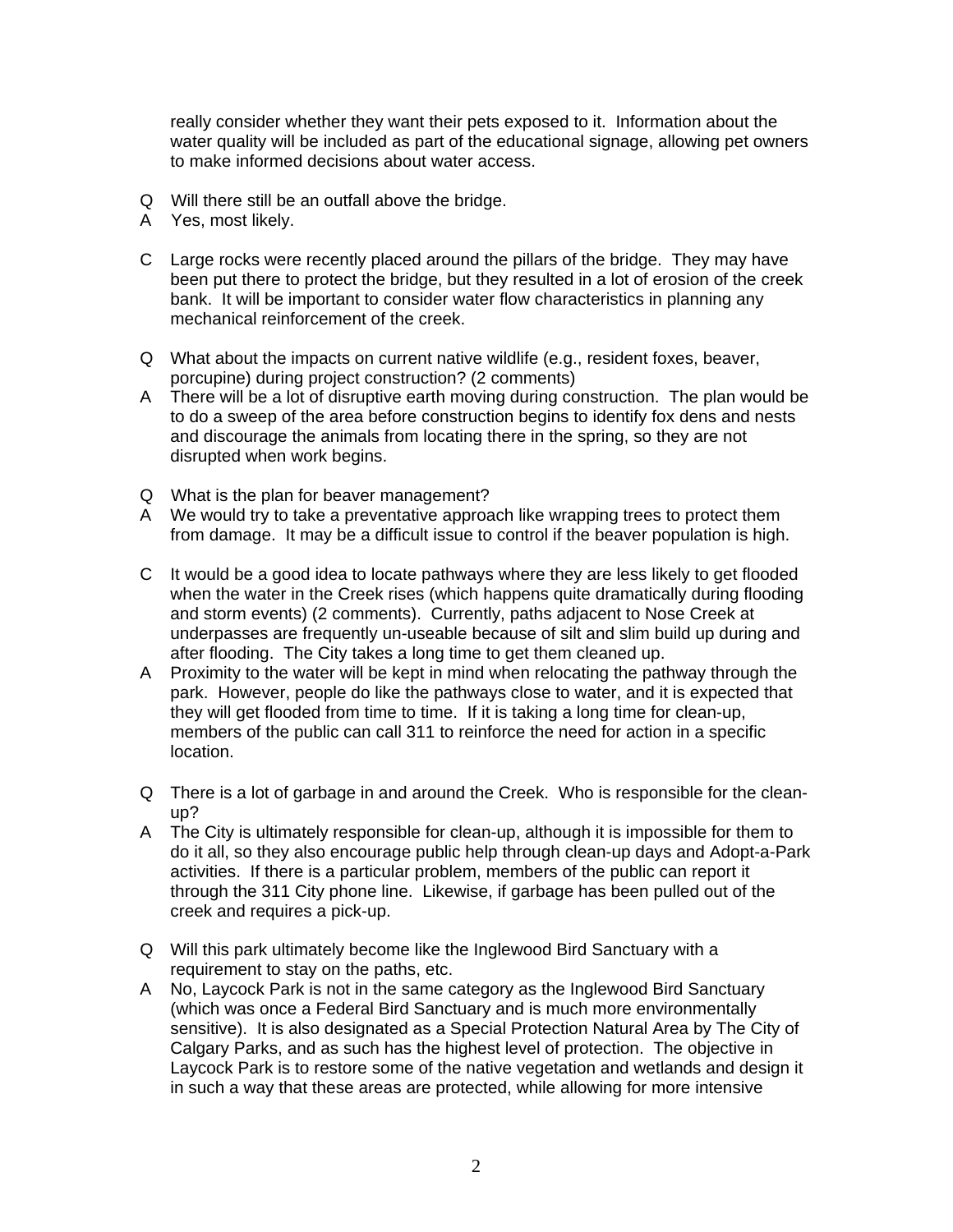recreational activity in the other areas. Laycock Park would not get a Special protection status.

- Q Given the fact that there are many more outfalls further north on the creek, how will the actions being taken in this park affect the overall water quality in Nose Creek?
- A The positive impact of this project on the creek will be very small, but it is a good first step. A longer-term solution would be to do a much larger-scale retrofit of the drainage system into the Creek. This is being evaluated.
- Q Is there any collaboration with water management authorities further upstream? Are there official "stewards" such as Conservation Authorities?
- A The City of Calgary is involved with the Nose Creek Water Management Partnership, which includes representation from the rural municipalities and other groups concerned with the well-being of the watershed. It is hoped that more wetland restoration projects on Nose Creek will come out of the work being done by the Partnership. There are no Conservation Authorities in the Nose Creek watershed.
- Q Why does the pathway need to be moved?
- A It needs to have a minor re-alignment to allow room for the introduction of the meander in the Creek in the south part of the park. The regional pathway will still run in a north-south alignment through Laycock Park.
- C Would like to see a little lake like a snail included in the design, using water out of the creek. The excavated dirt could be used to make a hill, and trees planted close to the water would attract birds.
- C The industrial area is very unattractive would suggest a buffer (trees/shrubs) along the SE edge of the park.
- Q Will there be an increase in the mosquito population? it is already a problem.
- A This wetland design includes moving water. Standing and stagnant water (often present in people's back yards) is more of a problem. The habitat improvement in Laycock Park through this proposal should encourage the presence of mosquito predators. A program of mosquito control would be introduced if it appears to be a particular problem in future.
- Q There is a foul smell around the creek. Could it be caused by the run-off from the airport (e.g., de-icing materials) going into the creek.
- A The airport is not allowed to discharge de-icing solutions into the creek they have an apron to contain such materials, and it actually gets pumped to the sanitary system so that it can get treated.
- C Please retain the cinder pathway along the raised bench beside the industrial property in the SE corner of the park. It is a good informal path for walkers and dog walkers.
- C You need to coordinate work being done in the park by other branches of the City Parks (e.g., there were trees newly planted in the park last year; there is a new sign on the playground indicating it is up for lifecycle repairs).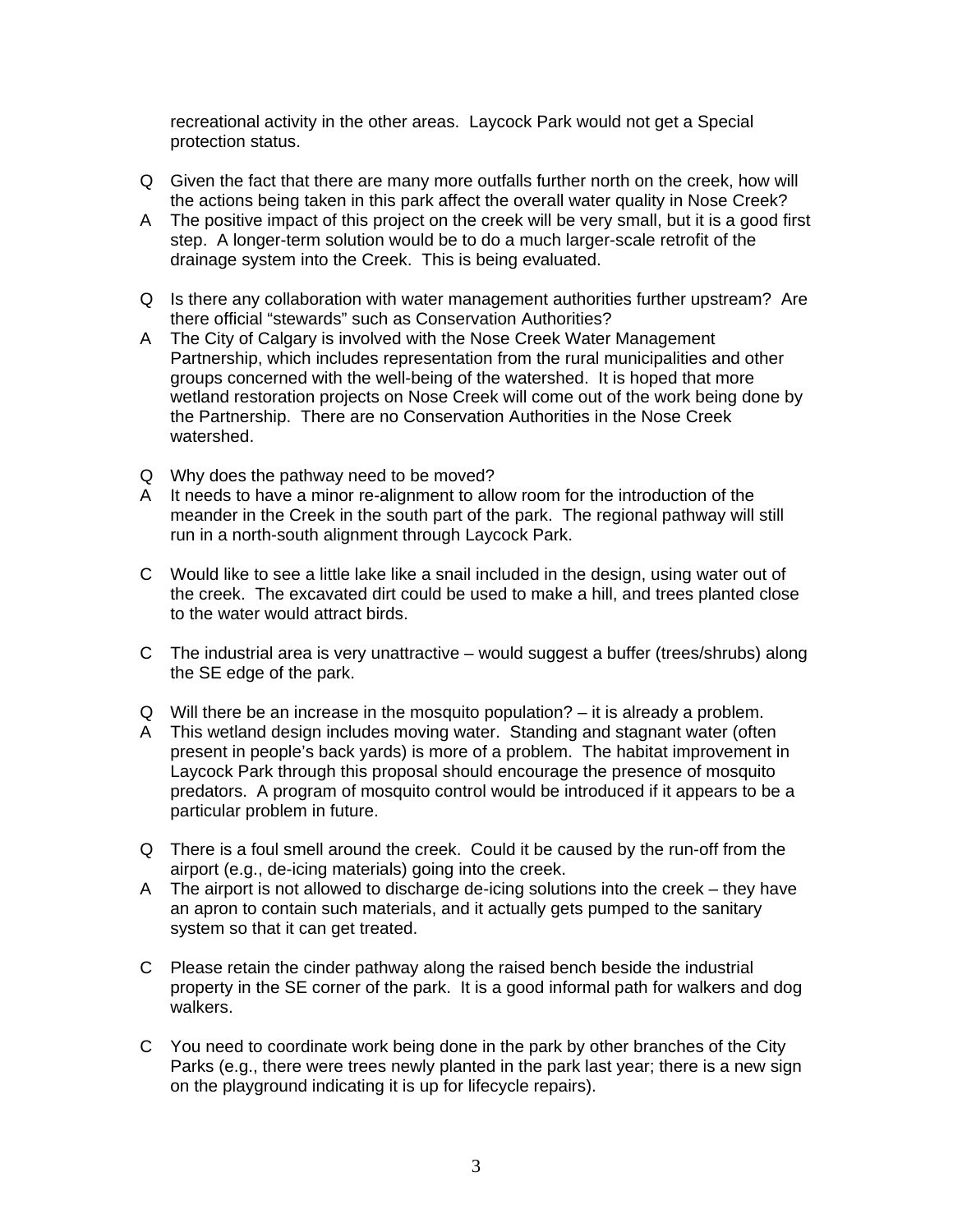- A We will try to minimize disturbance of plantings when the park work is done, but it may be unavoidable. Communication will be undertaken with the Operations side of the Department regarding the playground – they are aware of the wetland project and possibility that the playground needs to be relocated.
- C To encourage greater use of the park (e.g., school groups), the installation of a washroom would help.
- C Perhaps a small interpretive centre would be more useful than a picnic/cook shelter.
- C People are not picking up after their dogs. Relocating the garbage bins along the pathway would help.
- C In other parks (e.g., Griffith Woods), people are expected to pick up after their dogs and carry it themselves back to the bins at the parking lot.
- Q How does the scope of this wetland compare with the compensatory wetlands that are being lost elsewhere?
- A Through a complicated formula, the compensation ratio for losses of wetlands thus far has been 1:1 for a few highly disturbed sites. The City's goal, however is to replace more wetland than is lost. At this point we have not yet determined what the replacement ratio will be, but it will likely exceed 1:1 replacement.
- Q Will the dropping water table affect the long term viability of this wetland project?
- A The water table is dropping in rural areas, but is probably actually rising in built up areas, because of the amount of run off from paved surfaces. The water in the habitat wetland will be fed from stormwater. The ponds will need to be lined with clay to prevent the water seeping away into the ground.
- Q Is Laycock Park sprayed or pesticide-free?
- A Herbicide is used to control weeds (e.g., very aggressive smooth brome grass which effectively chocks out native species), but is restricted in the vicinity of the creek or the playground. Spot control is generally preferred. When the native plantings are introduced as part of this project, it will be very important to keep invasive weed species controlled in order to allow the natives a chance to get established.
- C The meander doesn't look natural. Can it be modelled on the shape of a historical meander in this area?
- A The meander has to be designed in a certain way because in this location it does not have room to move as it would naturally. We actually want it to overflow its banks in certain areas to feed the wetland (e.g., in the area SE of the meander). Containing erosion on some curves and allowing for the release of flood waters in another is all part of the design.
- C The observation platforms will need to be raised out of the floodplain. A platform on stilts (like a bird blind) would be good, so that children can observe and feel close to the water without disturbing things.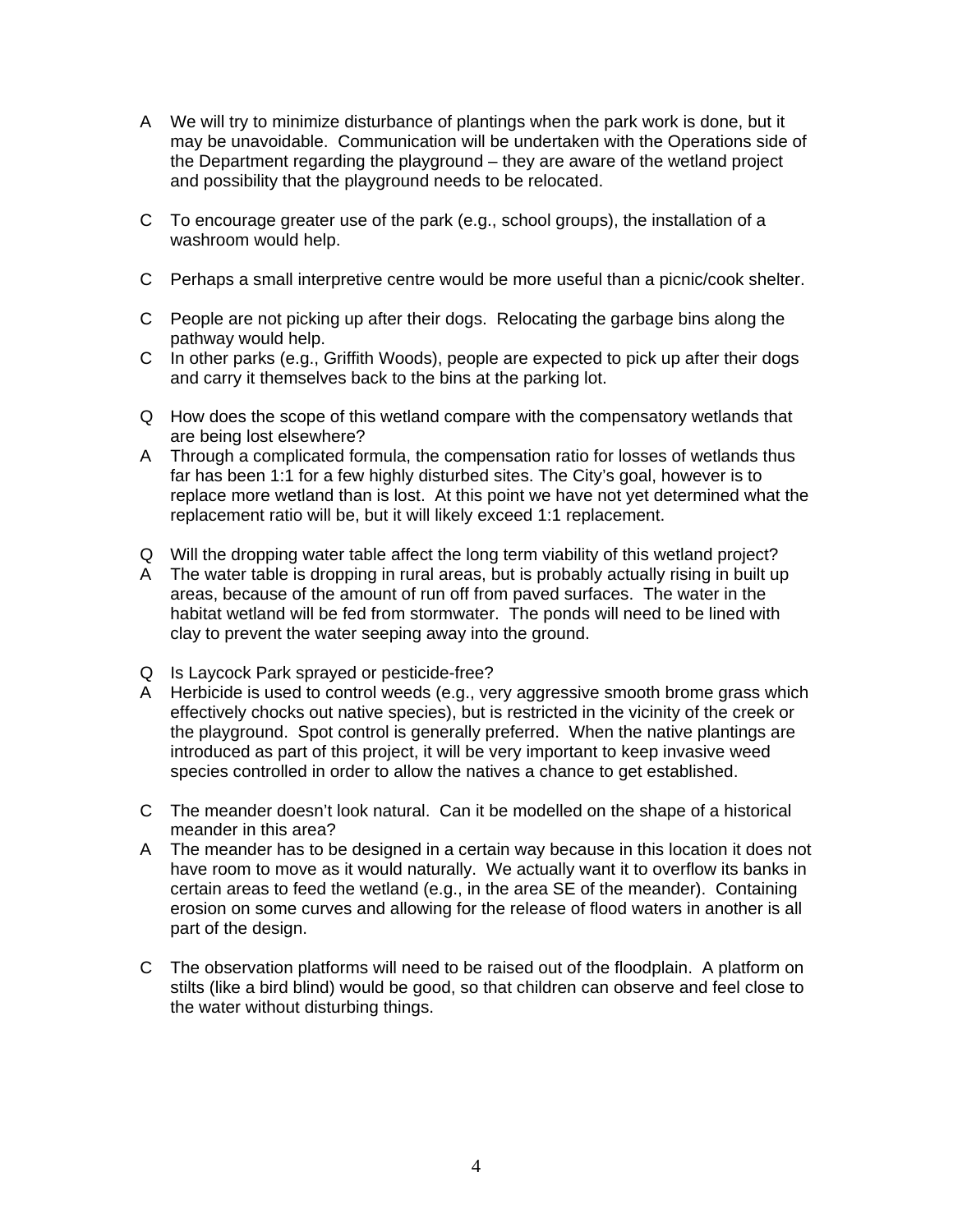# **SUMMARY OF WRITTEN COMMENTS**

Written comments were received from 18 individuals. The following is a summary of those comments. The number in the column to the left reflects the number of people expressing the same view.

## GENERAL SUPPORT FOR THE PROJECT PLAN

- 14 Support the proposed wetland restoration as presented
	- Support both segments of the wetland restoration hope that the park will be attractive and user-friendly when complete
	- Am excited about the concept, and hope my family will enjoy the park even more, once the restoration is done
	- Support all aspects of the plan because it makes the park more natural will enhance the neighbourhood
	- Strongly support the restoration and creation of wetland habitat the affect of urbanization on wildlife is disturbing (2 comments)
	- Saving wetlands is important to plants, animals and humans (2 comments)
	- Support the whole concept, particularly the idea of the ponds
	- Support wildlife enhancement to the area
	- Support any de-channelization of the creek
	- This is an important plan the playground needs renewal, and wildlife needs to be better protected.
	- Support all (except the art aspect). Am happy with the plan as I live nearby
	- The need for water management and the secondary benefits (wildlife and recreation) will serve the community well
	- Go for it!

## ASPECTS OF CONCERN

- 3 Concerned about the potential increase in mosquitos (there are already lots)
- 2 Concerned that the funding for this positive project is dependent upon developers destroying current wetlands elsewhere. The creation of wetlands should be a priority, and The City and developers should provide funds regardless of whether current projects affect wetland areas. The compensation should be higher. It is better and cheaper to conserve than reconstruct.
- 2 There is not enough being done to protect wetlands. This plan doesn't go far enough in reclamation. Instead of "no net loss", the goal should be "maximum net gain" of wetlands – however, it is very good to see the change in developmental thinking.
- 1 My biggest concern (now and in the future) is the homeless people camping in the trees in the park
- 2 Concerned that money going into this project will be wasted because of vandalism have seen kids down in the park cutting down trees and bushes using axes and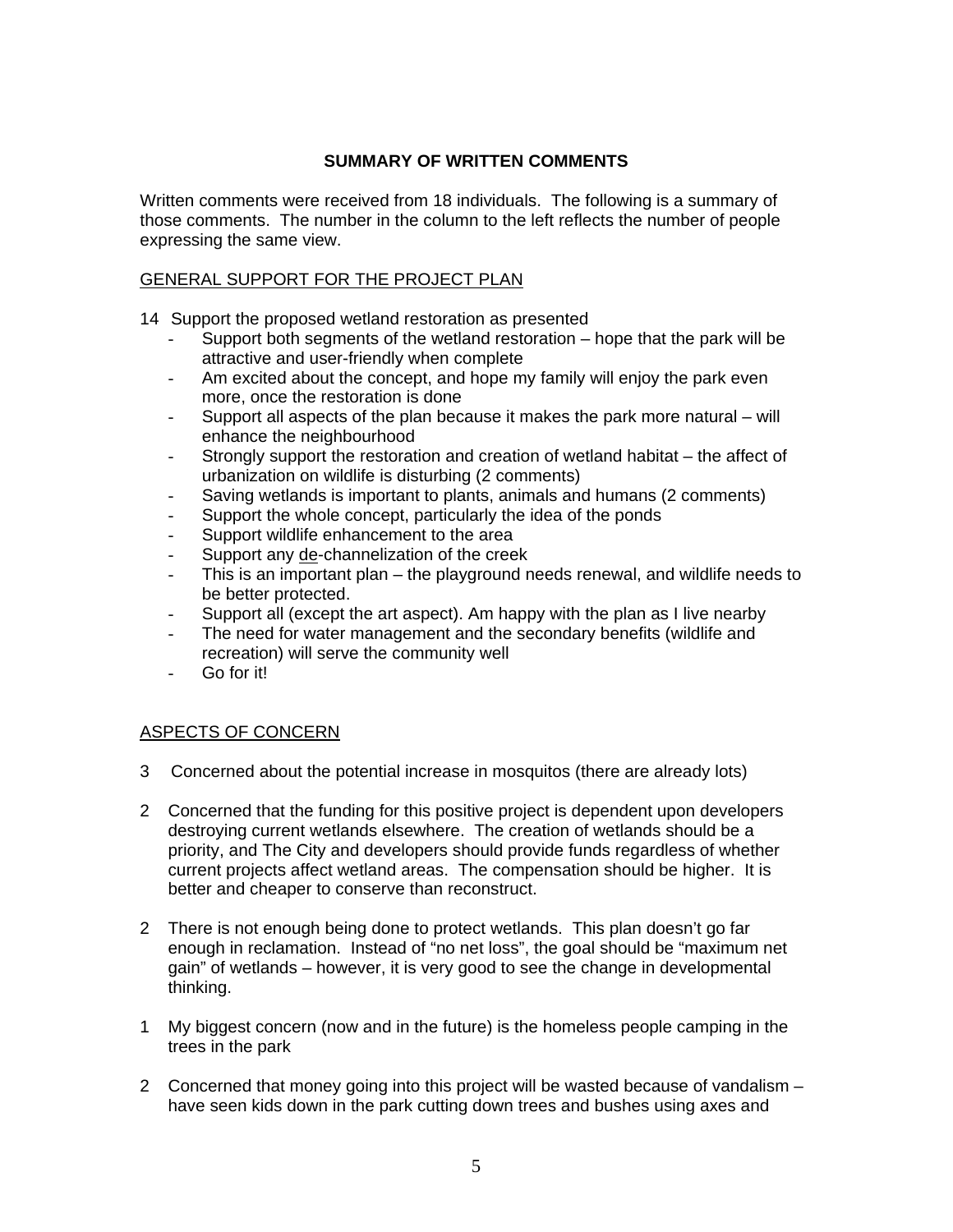saws. Police don't have the time to respond. Need to find a way to prevent future vandalism.

- 2 Concerned about the quality of water in the creek particularly with regard to dogs and their safety
- 2 Concerned that the off-leash area will be reduced (dog walkers are there all year, while baseball and tobogganing are only seasonal).
	- When the wetland is established, people will get mad if dogs chase the ducks and eat the eggs.
	- Limiting dog access in some of the new wetland areas should be acceptable
- 1 The stormwater outfall will create severe flooding water level can rise up to 2 metres in a few minutes. This will continue to create erosion and widen the creek.
- 1 Concerned that the current wildlife (beavers, birds nesting, etc.,) will be so disturbed they will not return to the park when it is completed.
- 1 Doing the project on a piece-meal basis will jeopardize the effectiveness in the longterm
- 1 Parking on Blackthorn Rd. NE in summer is excessive

#### DESIGN SUGGESTIONS

- 3 Plans should include a washroom near the playground and/or ball diamonds (to reduce the incidence of park users relieving themselves on the vegetation).
- 1 Do not support the addition of a washroom in the park
- 2 Would like to see an area created for dogs to swim
- 1 Moving the playground further north is a good idea (if it does not interfere with the toboggan run)
- 1 Concerned about the proposed location of the playground too close to the ball diamonds (concerned about proximity to foul language, drinking, small children being left unsupervised by ball players and older kids over-crowding the playground). Suggest the playground be located across from the pedestrian bridge just to the west of the intersection of the proposed relocated pathways.
- 1 The playground is best in its current location (near the informal play area and toboggan hill). The picnic shelter could be relocated just east of the playground (where it will be more out in the open)
- 1 A stairwell may be needed in the NW corner of the park
- 1 You will need to cut off human access in some areas to protect restoration (e.g., as in the Inglewood Bird Sanctuary or Prince's Island)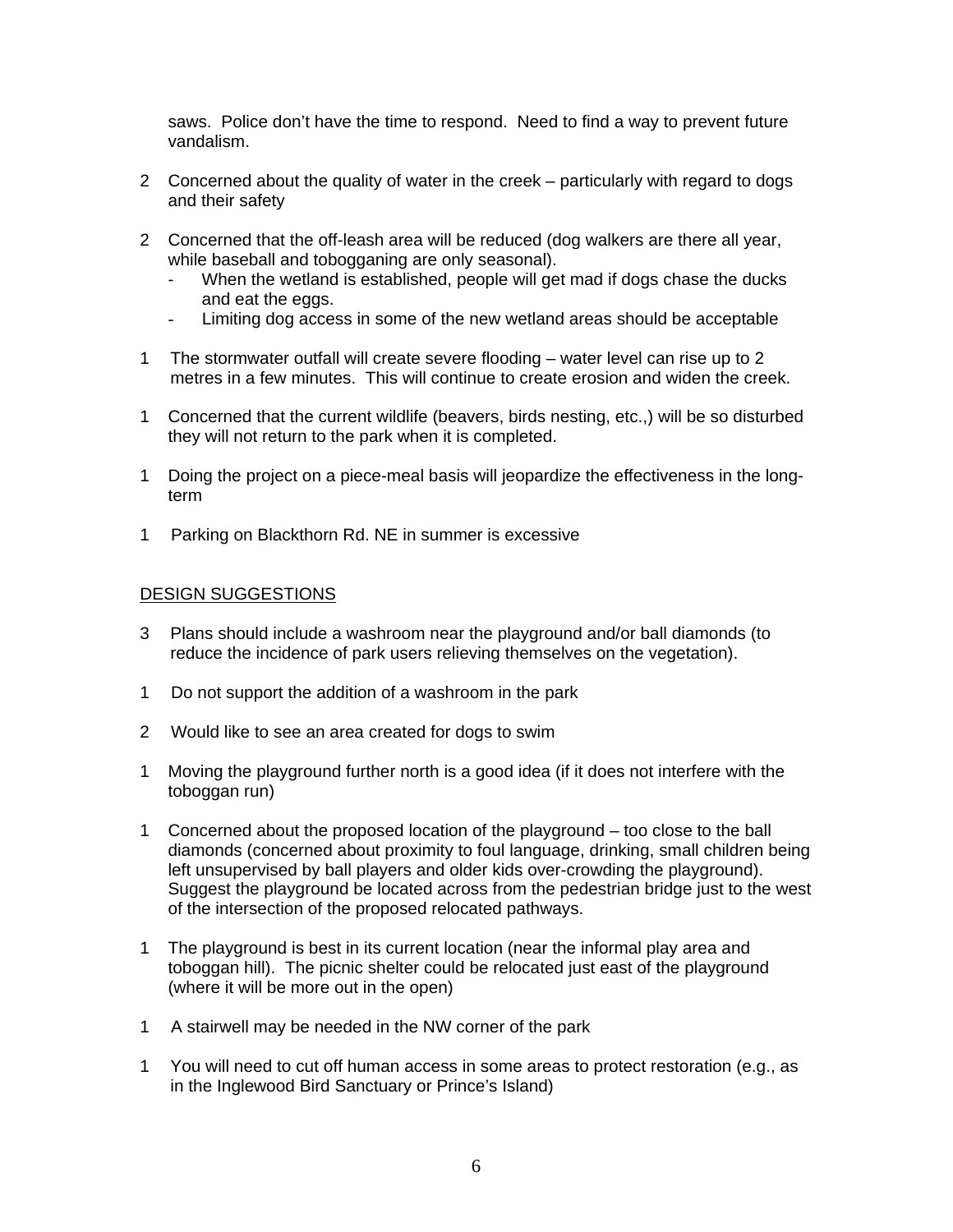- 1 Would like to see indigenous vegetation though-out the park (not just riparian areas)
- 1 Suggest including an interpretive viewpoint from the west ridge of the park, as opposed to artificial viewing platforms down in the wetland
- 1 Consider a parking area near Golden Acres
- 1 Support the fact that the proposed wetland is suggested for the currently more under-utilized areas of the park
- 1 Support the relocation westward of the pathway in the south segment of the park
- 1 Pathways should be open for walkers and cyclists (providing more opportunity for wetland awareness)
- 1 Encourage using a portion of the park east of the rail line to showcase the work being done (i.e., a visual showcase of improved habitat with signage, but no public access)
- 1 Suggest the inclusion in the park of a spiral shaped water body, surrounded by paths and trees, and use excavated material to shape an adjacent hill (graphic included with comments)
- 1 You should create an area for beavers to live in
- 1 Is there an opportunity to provide water to the habitat section through backwater fill?

## ART/EDUCATION

- 1 The art budget could be used to convey historic, natural history and other interpretive information
- 1 It is very important to provide education and information to the public
- 1 Do not support the "art" aspect, as it would be subject to vandalism, unless cleverly incorporated
- 1 Glad to see that 1% of the budget will be allotted to public art
- 1 Could there be space for graffiti artists to do their thing, so it isn't on the sidewalks and bridges? Our 7 year old is quite concerned about this!
- 1 Students from nearby schools like C.N. Gunn and Thorncliffe Elementary could walk over for field trips

## PLANNING PROCESS

The following is the response to the questions asked on the feedback form about the planning process and open house information